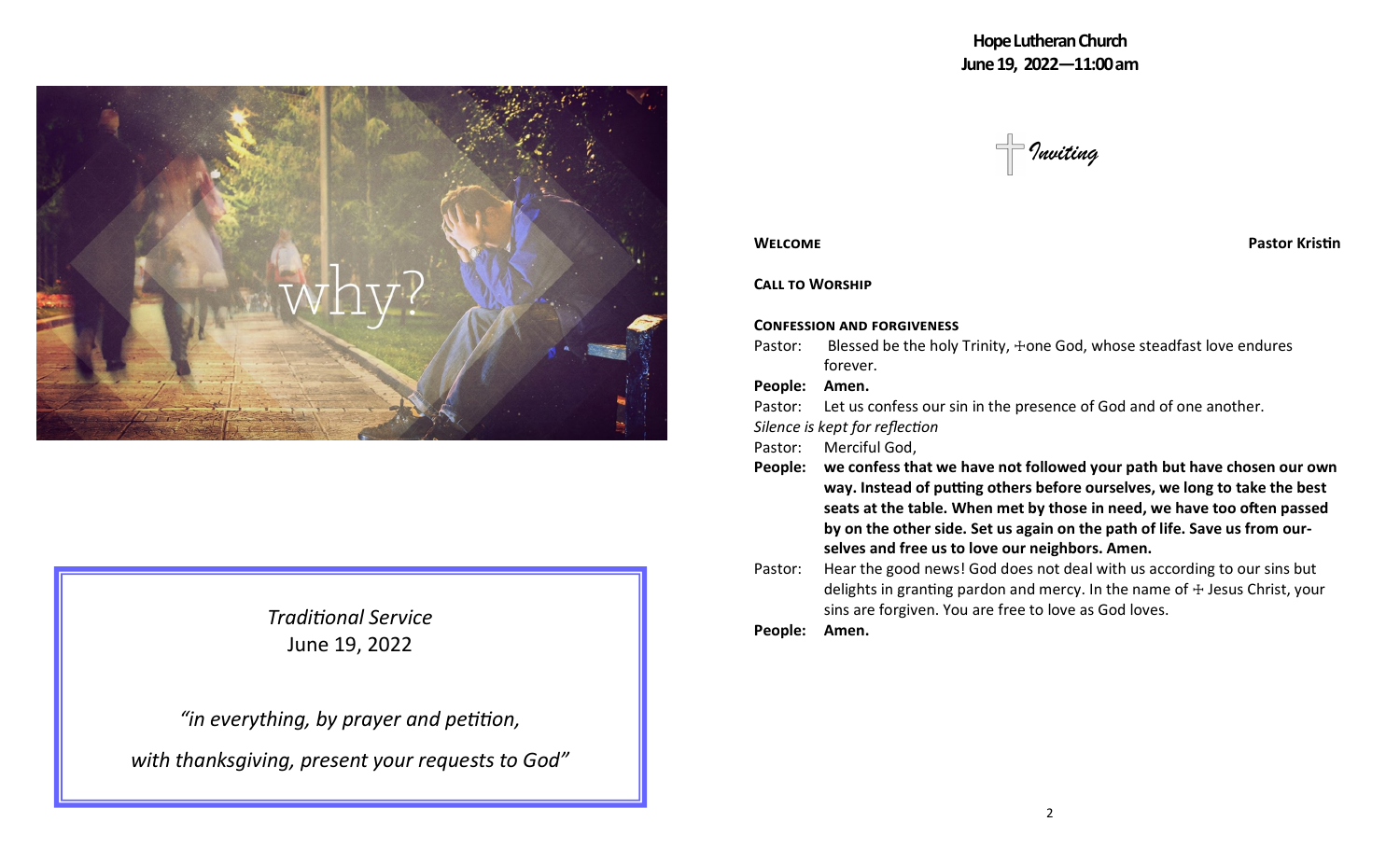**GATHERING HYMN Abide with Me 1629** 

**KYRIE** 



the Holy Spirit be with you all.

**People: And also with you.**

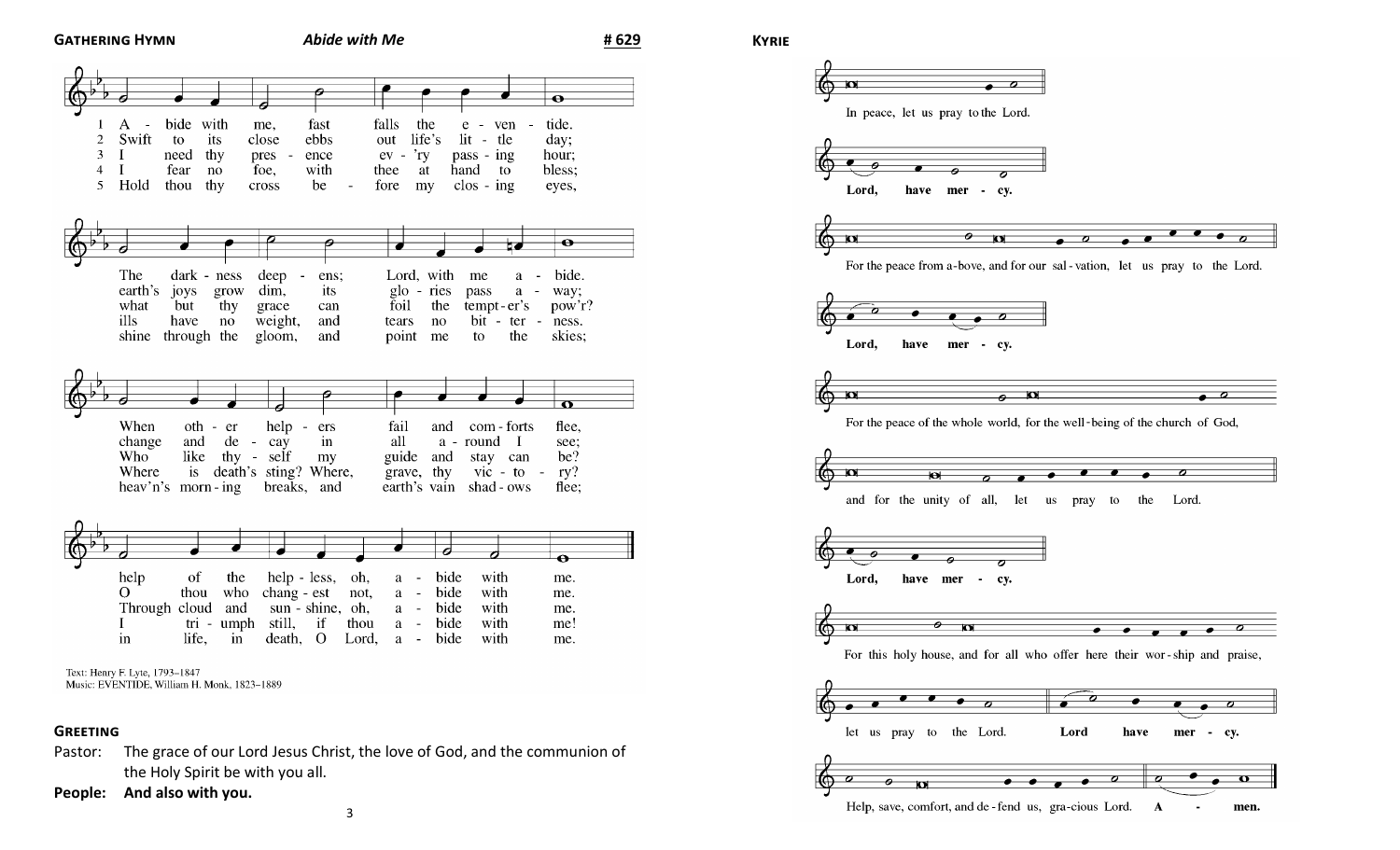# **HYMN OF PRAISE Glory to God in the Highest**



# **PRAYER OF THE DAY**

Pastor: The Lord be with you.

**People: And also with you.**

Pastor: Wondrous Vinegrower, you make all things new in water and Word, feeding your people with love, joy, and peace. Lead us today and every day to the font of new beginnings. Teach us to love what you have commanded and to prune what does not nourish your creation, in the name of the Creator, Redeemer, and Sustainer, one God, now and forever

**People: Amen.**

*Equipping*

| Psalm 22:1-11<br><b>OLD TESTAMENT READING</b> |                                                                                                                              |
|-----------------------------------------------|------------------------------------------------------------------------------------------------------------------------------|
| Leader:                                       | <sup>1</sup> My God, my God, why have you forsaken me? Why are you so far from<br>helping me, from the words of my groaning? |
| People:                                       | <sup>2</sup> O my God, I cry by day, but you do not answer; and by night, but find no<br>rest.                               |
| Leader:                                       | <sup>3</sup> Yet you are holy, enthroned on the praises of Israel.                                                           |
| People:                                       | <sup>4</sup> In you our ancestors trusted; they trusted, and you delivered them.                                             |
| Leader:                                       | $5$ To you they cried, and were saved; in you they trusted, and were not put to<br>shame.                                    |
| People:                                       | <sup>6</sup> But I am a worm, and not human; scorned by others, and despised by the<br>people.                               |
| Leader:                                       | $'$ All who see me mock at me; they make mouths at me, they shake their<br>heads;                                            |
| People:                                       | <sup>8</sup> Commit your cause to the LORD; let him deliver - let him rescue the one<br>in whom he delights!"                |
| Leader:                                       | <sup>9</sup> Yet it was you who took me from the womb; you kept me safe on my moth-<br>er's breast.                          |
| People:                                       | <sup>10</sup> On you I was cast from my birth, and since my mother bore me you have<br>been my God.                          |
| Leader:<br>(NRSV)                             | $11$ Do not be far from me, for trouble is near and there is no one to help.                                                 |
| Reader:<br>People:                            | The word of God<br>Thanks be to God.                                                                                         |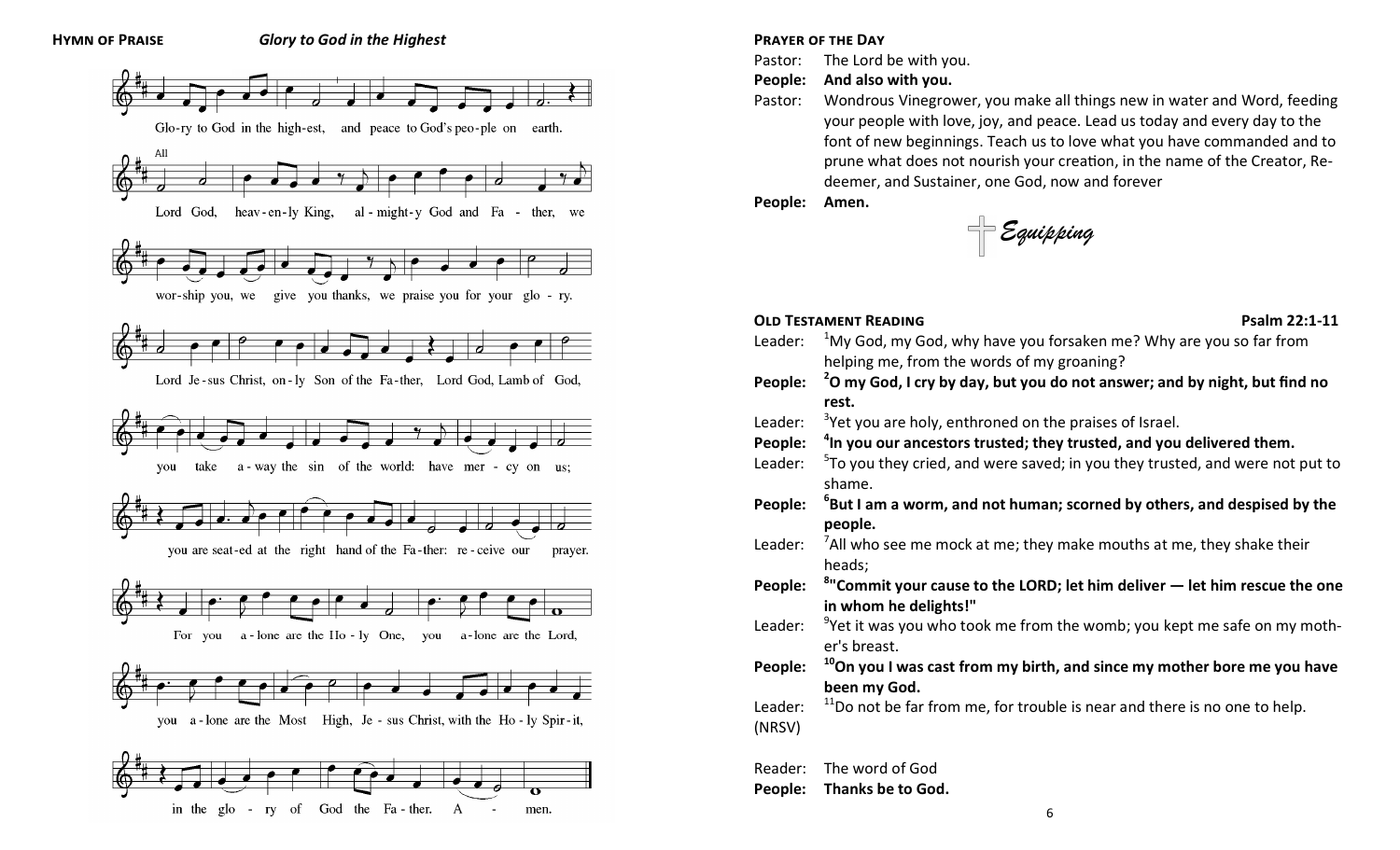

Pastor: The holy gospel according to John **People: Glory to you, O Lord.**

#### **THE GOSPEL** *GOSPEL COSPEL GOSPEL COSPEL GOSPEL COSPEL GOSPEL GOSPEL GOSPEL GOSPEL GOSPEL*

 $<sup>1</sup>$  am the true vine, and my Father is the vinegrower. <sup>2</sup>He removes every branch in me</sup> that bears no fruit. Every branch that bears fruit he prunes to make it bear more fruit. <sup>3</sup>You have already been cleansed by the word that I have spoken to you. <sup>4</sup>Abide in me as I abide in you. Just as the branch cannot bear fruit by itself unless it abides in the vine, neither can you unless you abide in me.  $5$ I am the vine, you are the branches. Those who abide in me and I in them bear much fruit, because apart from me you can do nothing. <sup>6</sup>Whoever does not abide in me is thrown away like a branch and withers; such branches are gathered, thrown into the fire, and burned. <sup>7</sup>If you abide in me, and my words abide in you, ask for whatever you wish, and it will be done for you. <sup>8</sup>My Father is glorified by this, that you bear much fruit and become my disciples. <sup>9</sup>As the Father has loved me, so I have loved you; abide in my love.  $^{10}$ If you keep my commandments, you will abide in my love, just as I have kept my Father's commandments and abide in his love. *(NRSV)*

Pastor: The gospel of the Lord. **People: Praise to you, O Christ.**

**CHILDREN'S MESSAGE** 

**MESSAGE** Why? Illness, God & Unanswered Prayer Pastor Kevin



Text and music © 1953 S. K. Hine, assigned to Manna Music, Inc., 35255 Brooten Road, Pacific City OR 97135 (ASCAP). Renewed 1981. All rights reserved.

Duplication in any form prohibited without permission or valid license from copyright administrator.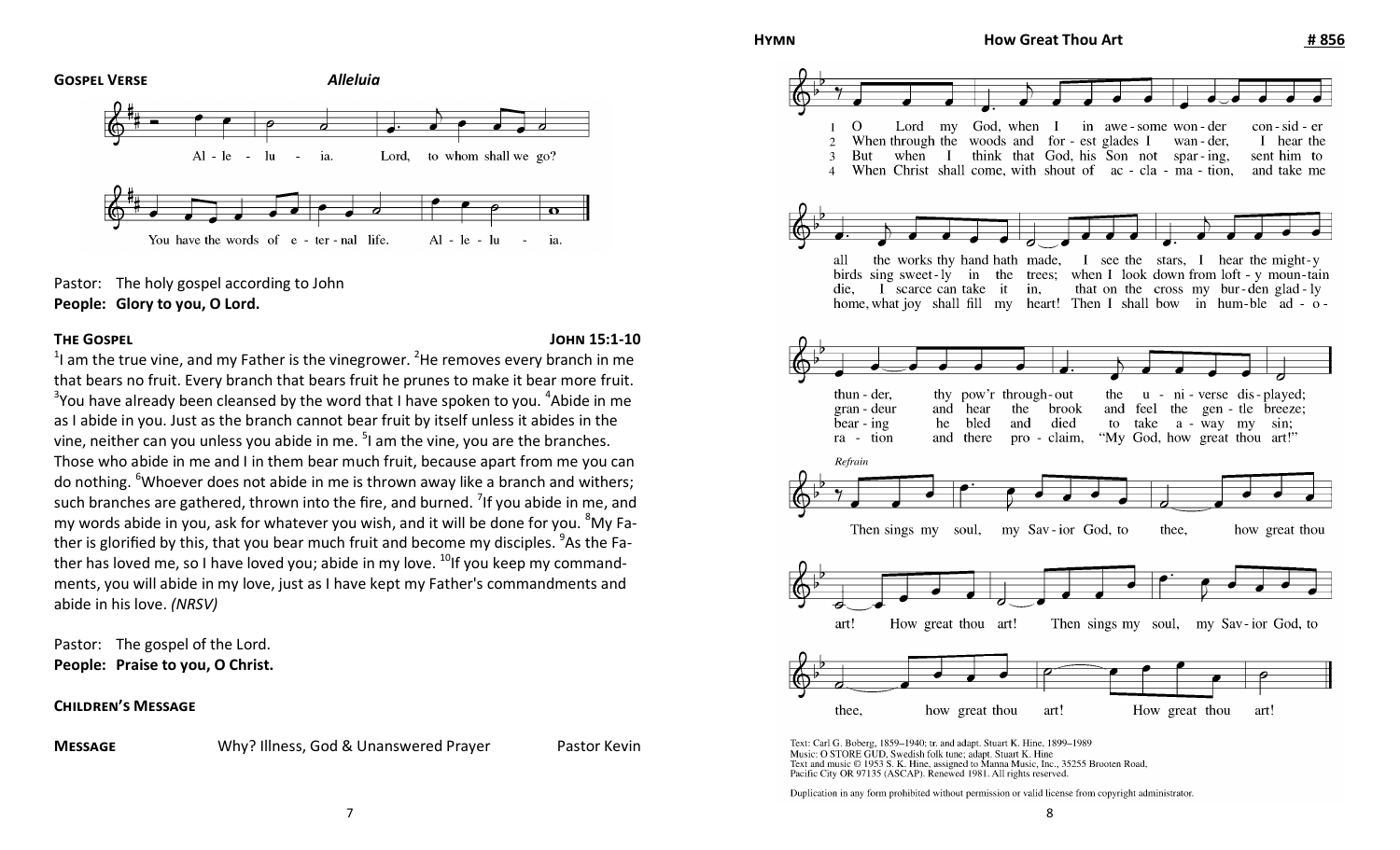# **SACRAMENT OF BAPTISM FOR GEMMA BODIE**

Pastor God, who is rich in mercy and love, gives us a new birth into a living hope through the sacrament of baptism. By water and the Word God delivers us from sin and death and raises us to new life in Jesus Christ. We are united with all the baptized in the one body of Christ, anointed with the gift of the Holy Spirit, and joined in God's mission for the life of the world.

Parents & Sponsors We present Gemma for baptism.

Pastor Called by the Holy Spirit, trusting in the grace and love of God, do you desire to have Gemma baptized into Christ?

*Parents* I do.

- Pastor As you bring Gemma to receive the gift of baptism, you are entrusted with responsibilities: to live with her among God's faithful people,
	- bring her to the word of God and the holy supper,
	- teach her the Lord's Prayer, the Creed, and the Ten Commandments,
	- place in her hands the holy scriptures,
	- and nurture her in faith and prayer,
	- so that your children may learn to trust God,
	- proclaim Christ through word and deed,
	- care for others and the world God made,
	- and work for justice and peace.
	- Do you promise to help Gemma grow in the Christian faith and life?
- *Parents* I do.
- Pastor Sponsors, do you promise to nurture this child in the Christian faith as you are empowered by God's Spirit, and to help her live in the covenant of baptism and in communion with the church?

*Sponsors* I do.

Pastor People of God, do you promise to support Gemma and pray for her in her new life in Christ?

**People We do.**

# **PROFESSION OF FAITH**

- Pastor I ask you to profess your faith in Christ Jesus, reject sin, and confess the faith of the church. Do you renounce the devil and all the forces that defy God?
- *Parents* **I renounce them.**
- Pastor Do you renounce the powers of this world that rebel against God? *Parents* **I renounce them.**
- Pastor Do you renounce the ways of sin that draw you from God?
- *Parents* **I renounce them.**
- Pastor Do you believe in God the Father?
- **People I believe in God, the Father almighty, creator of heaven and earth.**
- Pastor Do you believe in Jesus Christ, the Son of God?
- **People I believe in Jesus Christ, God's only Son, our Lord, who was conceived by the Holy Spirit, born of the virgin Mary, suffered under Ponus Pilate, was crucified, died, and was buried; he descended into hell. On the third day he rose again; he ascended into heaven, he is seated at the right hand of the Father, and he will come to judge the living and the dead.**
- Pastor Do you believe in God the Holy Spirit?
- **People I believe in the Holy Spirit, the holy catholic church, the communion of saints, the forgiveness of sins, the resurrecon of the body, and the life** everlasting.

# **THANKSGIVING AT THE FONT**

- **People And also with you.**
- Pastor Let us give thanks to the Lord our God.
- **People It is right to give our thanks and praise.**
- Pastor Blessed are you, O God, maker and ruler of all things. Your voice thundered over the waters at creation. You water the mountains and send springs into the valleys to refresh and satisfy all living things.

Through the waters of the flood you carried those in the ark to safety. Through the sea you led your people Israel from slavery to freedom. In the wilderness you nourished them with water from the rock, and you brought them across the river Jordan to the promised land.

10 By the baptism of his death and resurrection, your Son Jesus has carried us to safety and freedom. The floods shall not overwhelm us, and the deep shall not swallow us up, for Christ has brought us over to the land of promise. He sends us to make disciples, baptizing in the name of the Father, and of the Son, and of the Holy Spirit.

9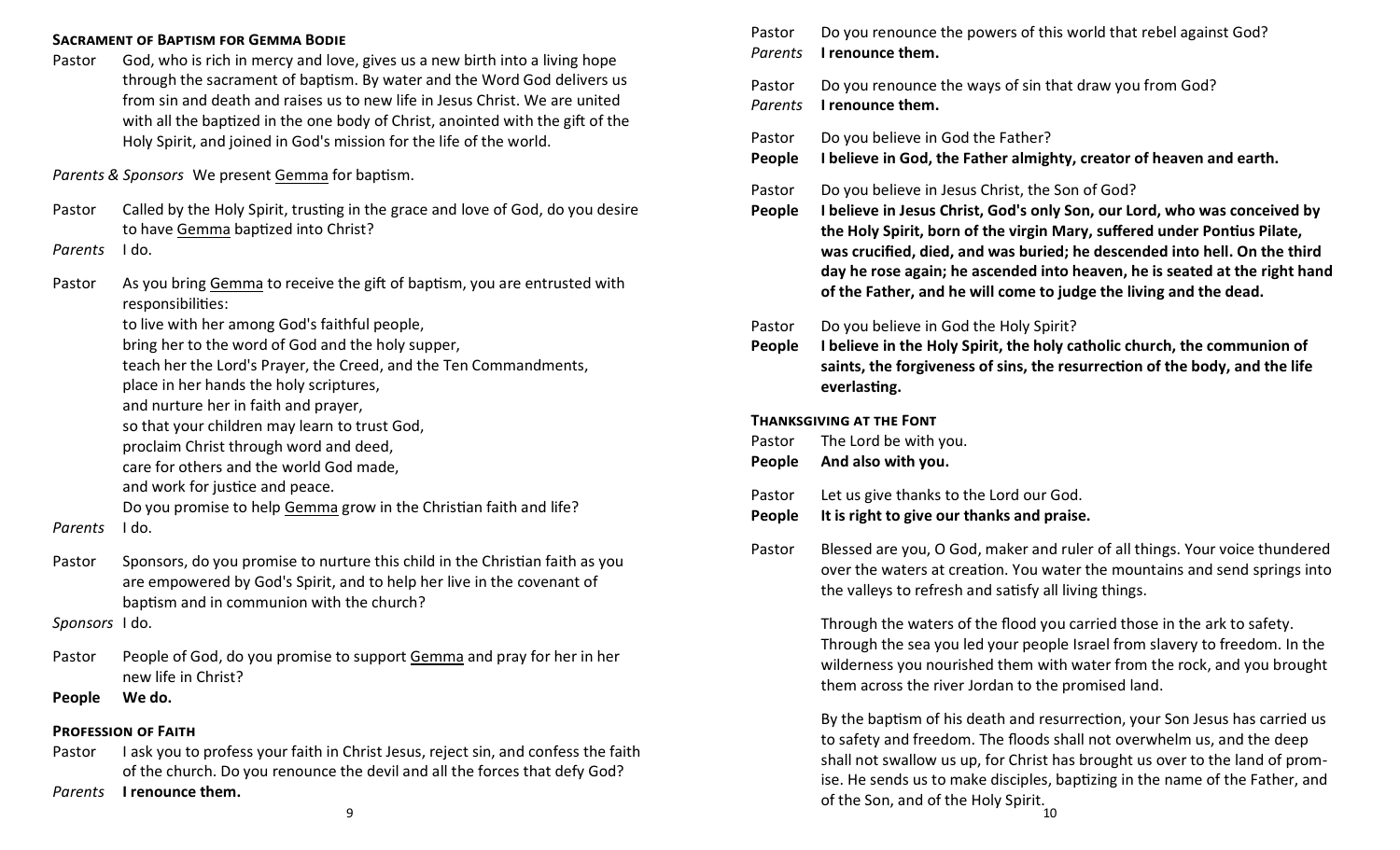Pour out your Holy Spirit; wash away sin in this cleansing water; clothe the baptized with Christ; and claim your daughters and sons, no longer slave and free, no longer male and female, but one with all the baptized in Christ Jesus, who lives and reigns with you in the unity of the Holy Spirit, one God, now and forever.

**People Amen.**

#### **BAPTISM**

Pastor Gemma, I baptize you in the name of the Father, and of the Son, and of the Holy Spirit.

**People Amen.**

Pastor Let us pray. We give you thanks, O God, that through water and the Holy Spirit you give your daughters and sons new birth, cleanse them from sin, and raise them to eternal life. Sustain Gemma with the gift of your Holy Spirit: the spirit of wisdom and understanding, the spirit of counsel and might, the spirit of knowledge and the fear of the Lord, the spirit of joy in your presence, both now and forever.

**People Amen.**

Pastor Gemma , child of God, you have been sealed by the Holy Spirit and marked with the cross of Christ forever.

**People Amen.**

### **WELCOME**

- Pastor Let your light so shine before others that they may see your good works and glorify your Father in heaven.
- Pastor Let us welcome the newly baptized.
- **People We welcome you into the body of Christ and into the mission we share: join** us in giving thanks and praise to God and bearing God's creative and **redeeming word to all the world.**



wa - ter, bap - tized and

set

free!

### **PRAYERS OF OUR COMMUNITY**

one in

Each petition ends with *God of grace*, and people respond *hear our prayer.* 

one in

#### **SHARING THE PEACE**

be

Pastor: The Peace of the Lord be with you always.

 $[e - sus,$ 

**People: And also with you.**

#### **OFFERTORY PRAYER**

Pastor: God of abundance: you have set before us a plenful harvest. As we feast on your goodness, strengthen us to labor in your field, and equip us to bear fruit for the good of all, in the name of Jesus.

**People Amen.**

#### **EUCHARISTIC PRAYER**

#### **LORD'S PRAYER**

**Our Father who art in heaven, hallowed be thy name, thy kingdom come, thy will be done, on earth as it is in heaven. Give us this day our daily bread; and forgive us our trespasses, as we forgive those who trespass against us; and lead** us not into temptation, but deliver us from evil. For thine is the kingdom, **and the power, and the glory, forever and ever. Amen.**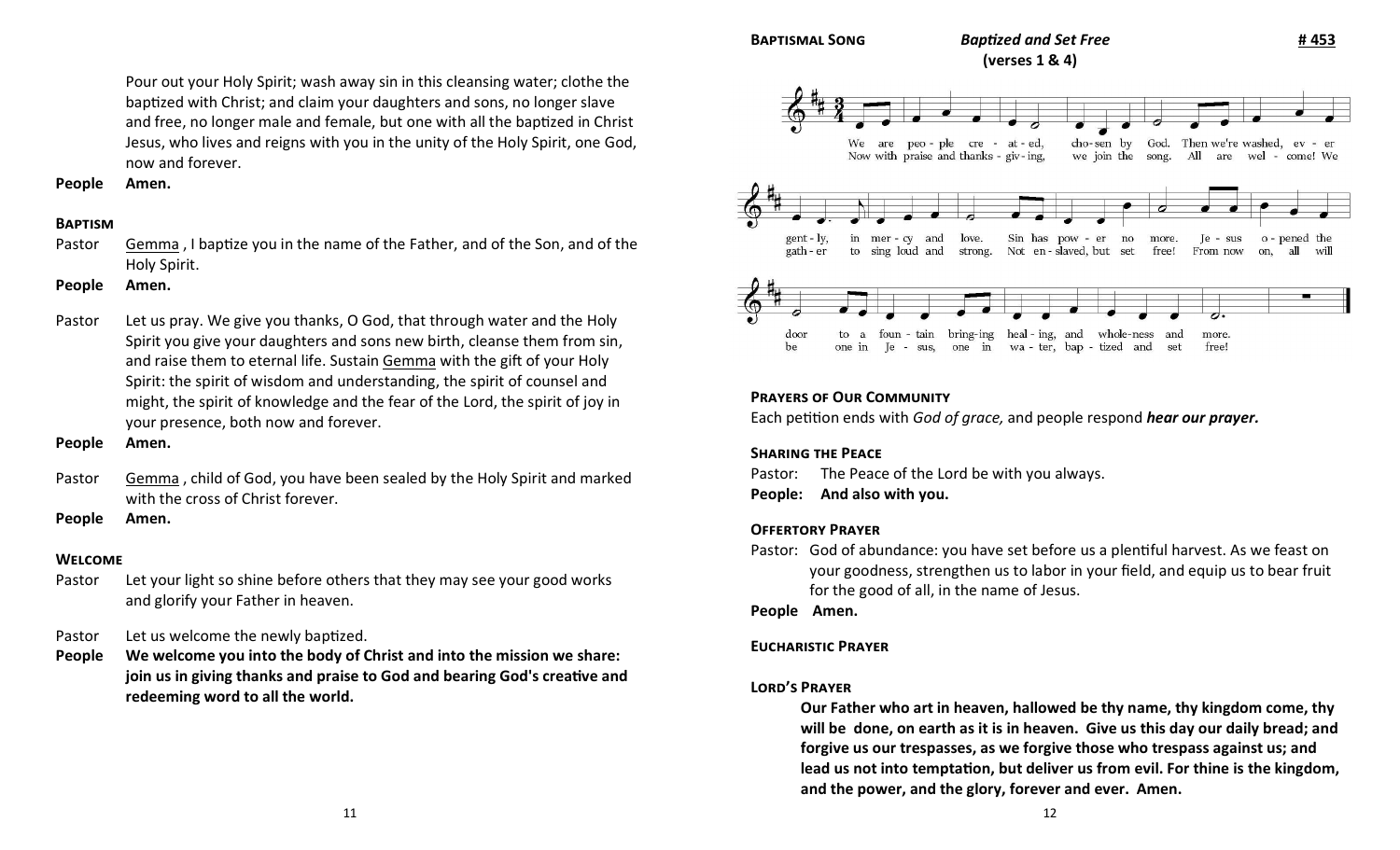

Pastor: In Christ's presence there is fullness of joy. Come to the banquet.

#### **COMMUNION DISTRIBUTION**

*Communion will be received up front. The pastors will have baskets with individually wrapped wafers, both regular and gluten free. You may then pick up either wine or grape juice. Please return to your pew before consuming communion. There will be trash cans by the doors as you leave worship.*

### **DISTRIBUTION HYMN** *Lamb of God*





$$
\bigg\Vert\mathcal{S}ending
$$

#### **POST COMMUNION PRAYER**

Pastor : Let us pray. Life-giving God, through this meal you have bandaged our wounds and fed us with your mercy. Now send us forth to live for others, both friend and stranger, that all may come to know your love. This we pray in the name of Jesus.

**People: Amen.**